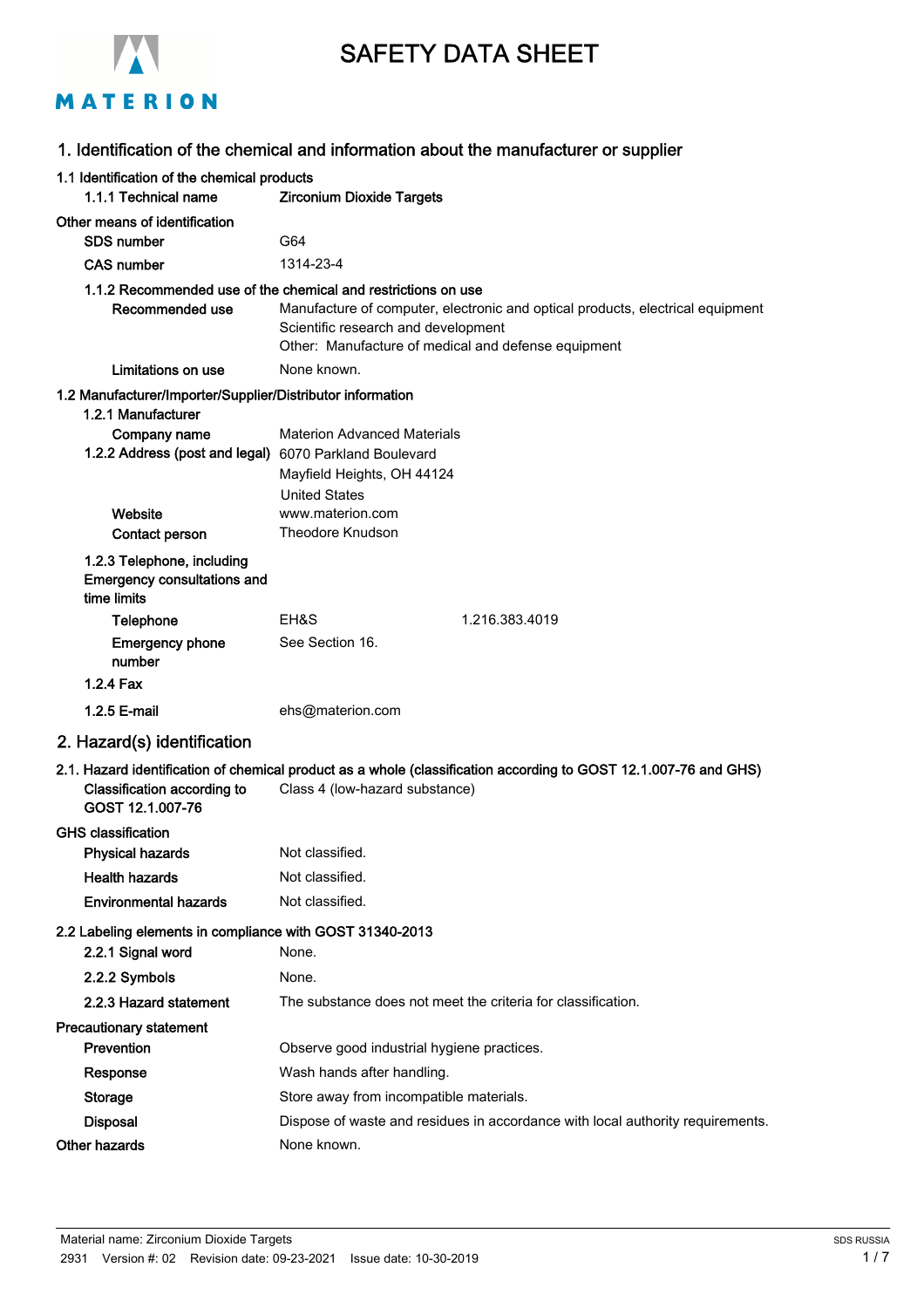Supplemental information 100% of the substance consists of component(s) of unknown acute oral toxicity. 100% of the substance consists of component(s) of unknown acute dermal toxicity. 100% of the substance consists of component(s) of unknown acute hazards to the aquatic environment. 100% of the substance consists of component(s) of unknown long-term hazards to the aquatic environment. For further information, please contact the Product Stewardship Department at +1.216.383.4019.

## 3. Composition/information on ingredients

| 3.1 Information on product as a whole                                                                                   |                  |
|-------------------------------------------------------------------------------------------------------------------------|------------------|
| 3.1.1 Chemical name<br>(IUPAC)                                                                                          | None.            |
| 3.1.2 Chemical formula                                                                                                  | O2Zr (1314-23-4) |
| 3.1.3 General description of<br>the composition (taking into<br>account the brand<br>assortment; preparation<br>method) | Not available.   |

#### 3.2 Components

|                           | Hygienic standards in the working area |            |               |                          |           |           |
|---------------------------|----------------------------------------|------------|---------------|--------------------------|-----------|-----------|
| <b>Components</b>         | Concentration<br>by weight (%)         | MAC, ma/m3 | TSEL, mg/m3   | Hazard<br>classification | CAS-No.   | EC No.    |
| Zirconium Dioxide Targets | 100                                    | None.      | 6<br>Aerosol. |                          | 1314-23-4 | 215-227-2 |

## Class 4 (low-hazard substance)

## 4. First-aid measures

| 4.1. Observed symptoms                                                                  |                                                                                                                     |
|-----------------------------------------------------------------------------------------|---------------------------------------------------------------------------------------------------------------------|
| 4.1.1 In case of exposure<br>via inhalation                                             | No adverse effects due to inhalation are expected.                                                                  |
| 4.1.2 In contact with skin                                                              | Due to lack of data the classification is not possible.                                                             |
| 4.1.3 In contact with eyes                                                              | Due to lack of data the classification is not possible.                                                             |
| 4.1.4 In case of exposure<br>via ingestion                                              | Due to lack of data the classification is not possible.                                                             |
| 4.2 First-aid measures to be provided to victims                                        |                                                                                                                     |
| 4.2.1 In case of exposure<br>via inhalation                                             | Move to fresh air. Call a physician if symptoms develop or persist.                                                 |
| 4.2.2 In contact with skin                                                              | Get medical attention if irritation develops and persists.                                                          |
| 4.2.3 In contact with eyes                                                              | Rinse with water. Get medical attention if irritation develops and persists.                                        |
| 4.2.4 In case of exposure<br>via ingestion                                              | Get medical advice/attention if you feel unwell.                                                                    |
| 4.2.5 Contraindications                                                                 | Not available.                                                                                                      |
|                                                                                         |                                                                                                                     |
| General advice                                                                          | Ensure that medical personnel are aware of the material(s) involved, and take precautions to<br>protect themselves. |
|                                                                                         | 5. Fire-fighting and explosion safety measures and means                                                            |
| 5.1 General characteristics of<br>fire-explosion properties                             | No unusual fire or explosion hazards noted.                                                                         |
| 5.2 Fire-explosion indicators                                                           | Not available.                                                                                                      |
| 5.3 Combustion and/or thermal<br>destruction products and<br>hazards arising from these | No unusual fire or explosion hazards noted.                                                                         |
| 5.4 Recommended<br>extinguishing media                                                  | Water fog. Foam. Dry chemical powder. Carbon dioxide (CO2).                                                         |
| 5.5 Forbidden extinguishing<br>media                                                    | None known.                                                                                                         |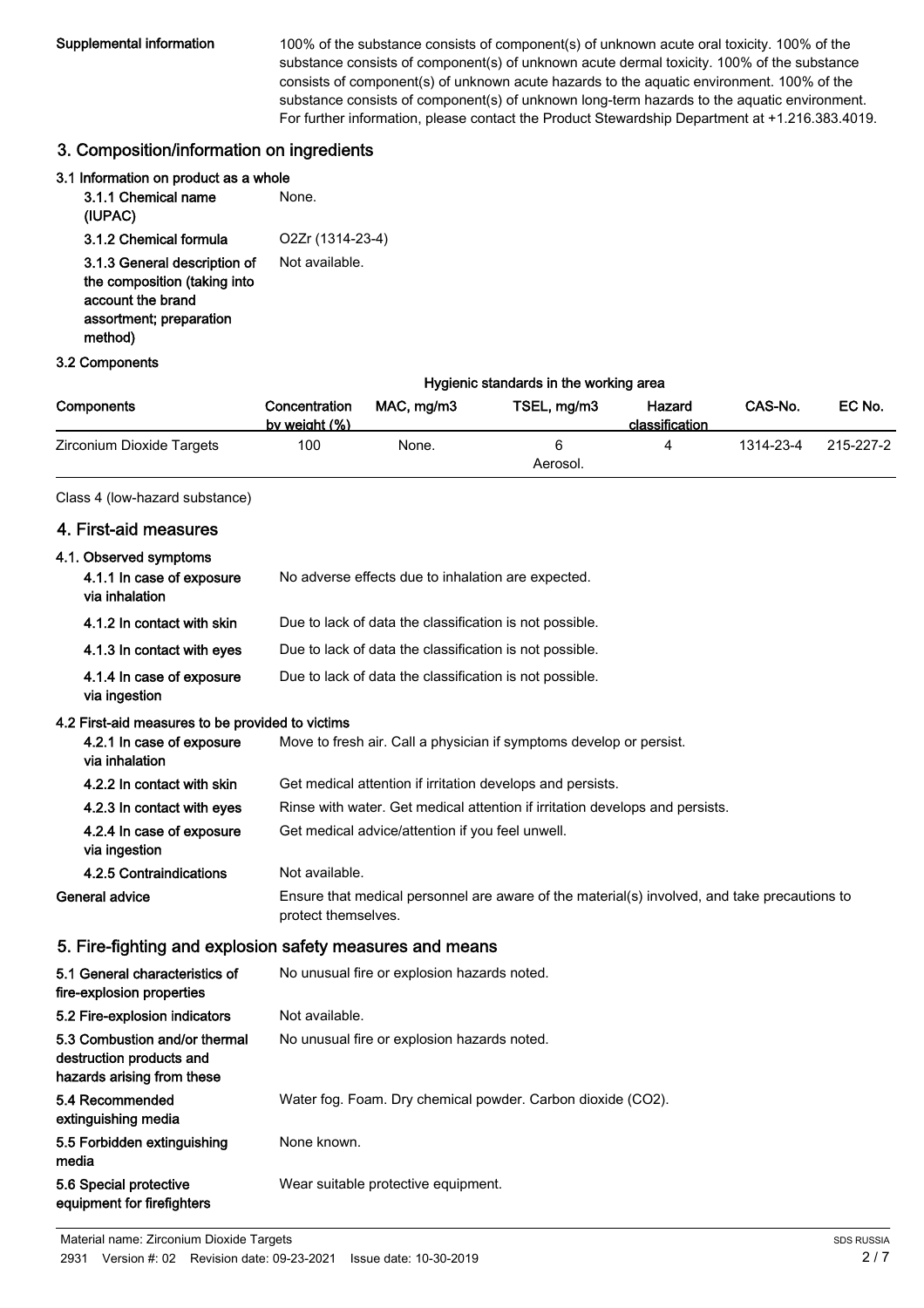| 5.7 Specific extinguishing<br>methods                                    | Use standard firefighting procedures and consider the hazards of other involved materials.                                                                                                                                           |
|--------------------------------------------------------------------------|--------------------------------------------------------------------------------------------------------------------------------------------------------------------------------------------------------------------------------------|
| Special fire fighting procedures                                         | Use water spray to cool unopened containers.                                                                                                                                                                                         |
|                                                                          | 6. Accident and emergency prevention and response measures and their consequences                                                                                                                                                    |
| emergencies                                                              | 6.1 Measures to prevent harmful effects on people, environment, buildings, constructions, etc. in case of accidents and                                                                                                              |
| 6.1.1 General required<br>actions in case of an<br>accident or emergency | Keep unnecessary personnel away. For personal protection, see section 8 of the SDS.                                                                                                                                                  |
| 6.1.2 Personal protection<br>equipment in case of the<br>accident        | Keep unnecessary personnel away.                                                                                                                                                                                                     |
| 6.2 Procedures for the elimination of accidents and emergencies          |                                                                                                                                                                                                                                      |
| 6.2.1 Procedures in case of<br>leaks, spills, splashes                   | Not available.                                                                                                                                                                                                                       |
| 6.2.2 Actions in case of fire                                            | Not available.                                                                                                                                                                                                                       |
| Methods and materials for<br>containment and cleaning up                 | The product is immiscible with water and will sediment in water systems. Stop the flow of material,<br>if this is without risk. Following product recovery, flush area with water. For waste disposal, see<br>section 13 of the SDS. |

Environmental precautions Mo special environmental precautions required.

# 7. Storage and handling requirements of chemicals during loading and unloading

# 7.1 Safety precautions when handling chemical products

| No specific recommendations.                                                                                       |
|--------------------------------------------------------------------------------------------------------------------|
| Not available.                                                                                                     |
| Avoid prolonged exposure.                                                                                          |
| Provide adequate ventilation.                                                                                      |
|                                                                                                                    |
| Store in original tightly closed container. Store away from incompatible materials (see Section 10<br>of the SDS). |
| Store in original tightly closed container.                                                                        |
| No specific recommendations. The product is not intended for domestic use.                                         |
|                                                                                                                    |

# 8. Equipment for monitoring exposure and personal protective equipment

# 8.1 Parameters of the working area that require monitoring

## Occupational exposure limits

| <b>Material</b>                                                                                                              | Type                                                                                                                                                                                                                                                                                                                                                               | Value              | <b>Form</b> |
|------------------------------------------------------------------------------------------------------------------------------|--------------------------------------------------------------------------------------------------------------------------------------------------------------------------------------------------------------------------------------------------------------------------------------------------------------------------------------------------------------------|--------------------|-------------|
| Zirconium Dioxide Targets<br>(CAS 1314-23-4)                                                                                 | <b>TWA</b>                                                                                                                                                                                                                                                                                                                                                         | $6 \text{ mg/m}$ 3 | Aerosol.    |
| 8.2 Measures to ensure the<br>content of harmful substances in<br>the working area below the<br>exposure level concentration | Not available.                                                                                                                                                                                                                                                                                                                                                     |                    |             |
| Appropriate engineering controls                                                                                             | Good general ventilation should be used. Ventilation rates should be matched to conditions. If<br>applicable, use process enclosures, local exhaust ventilation, or other engineering controls to<br>maintain airborne levels below recommended exposure limits. If exposure limits have not been<br>established, maintain airborne levels to an acceptable level. |                    |             |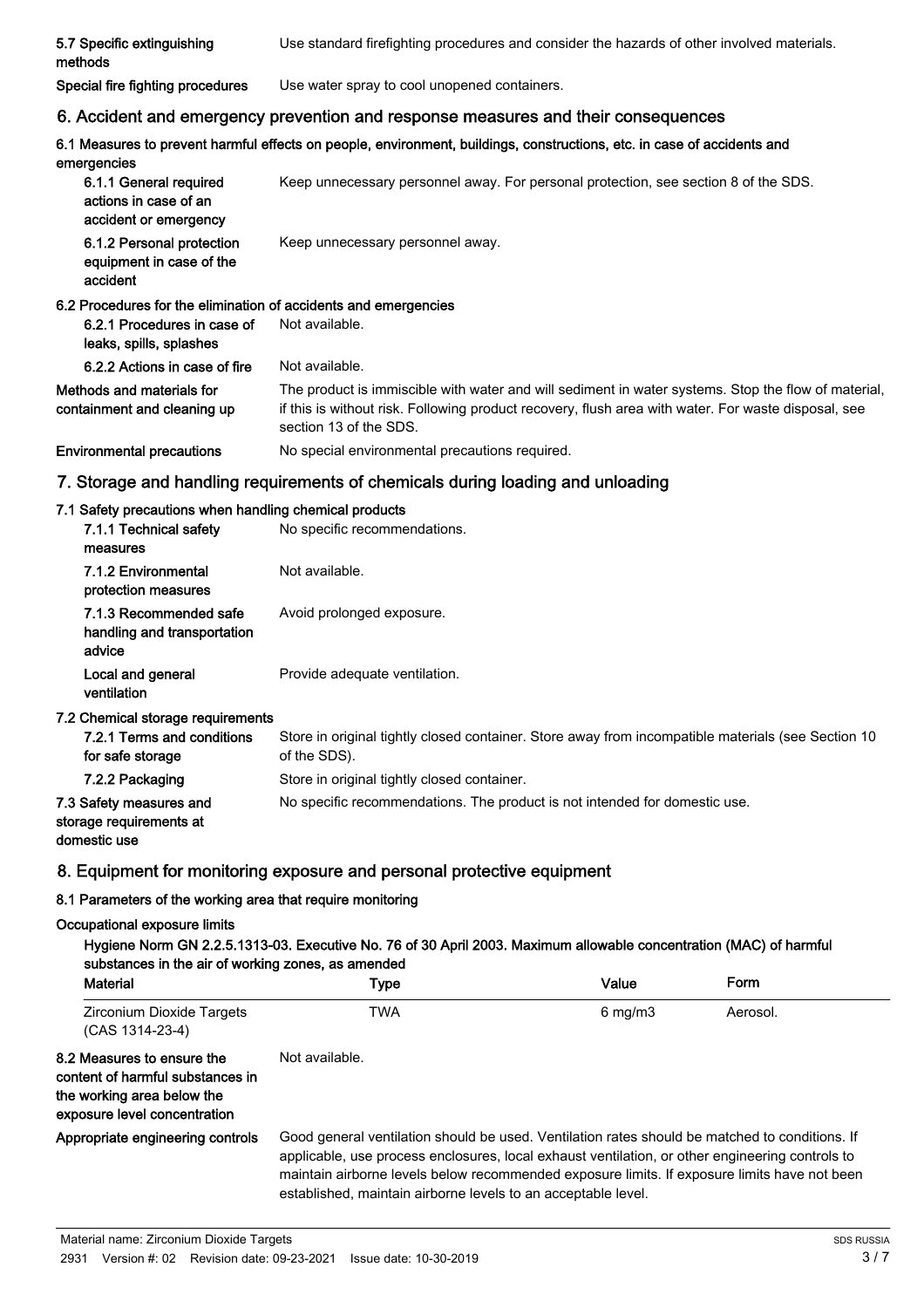| 8.3 Worker personal protective equipment                          |                                                                                                                                                                                        |
|-------------------------------------------------------------------|----------------------------------------------------------------------------------------------------------------------------------------------------------------------------------------|
| 8.3.1 General<br>recommendations                                  | Use personal protective equipment as required.                                                                                                                                         |
| 8.3.2 Respiratory protection                                      | In case of insufficient ventilation, wear suitable respiratory equipment.                                                                                                              |
| 8.3.3 Protective equipment                                        |                                                                                                                                                                                        |
| Eye/face protection                                               | Wear safety glasses with side shields (or goggles).                                                                                                                                    |
| Hand protection                                                   | Wear appropriate chemical resistant gloves.                                                                                                                                            |
| Other                                                             | Wear suitable protective clothing.                                                                                                                                                     |
| <b>Thermal hazards</b>                                            | Wear appropriate thermal protective clothing, when necessary.                                                                                                                          |
| 8.3.4 Personal protection<br>equipment in case of<br>domestic use | The product is not intended for domestic use.                                                                                                                                          |
| General hygiene considerations                                    | Always observe good personal hygiene measures, such as washing after handling the material<br>and before eating, drinking, and/or smoking. Routinely wash work clothing and protective |

equipment to remove contaminants.

# 9. Physical and chemical properties

| 9.1 Physical appearance                                       |                                     |
|---------------------------------------------------------------|-------------------------------------|
| <b>Physical state</b>                                         | Solid.                              |
| Form                                                          | Solid.                              |
| Color                                                         | Grey.                               |
| Odor                                                          | None.                               |
| <b>Odor threshold</b>                                         | Not applicable.                     |
| 9.2 Parameters characterizing basic properties of the product |                                     |
| рH                                                            | Not applicable.                     |
| Melting point/freezing point                                  | 4892 °F (2700 °C) / Not applicable. |
| Initial boiling point and boiling<br>range                    | Not applicable.                     |
| Flash point                                                   | Not applicable.                     |
| Auto-ignition temperature                                     | Not applicable.                     |
| Decomposition temperature                                     | Not applicable.                     |
| Upper/lower flammability or explosive limits                  |                                     |
| <b>Flammability limit - lower</b><br>(%)                      | Not applicable.                     |
| <b>Flammability limit - upper</b><br>$(\%)$                   | Not applicable.                     |
| Explosive limit - lower (%)                                   | Not applicable.                     |
| Explosive limit - upper (%)                                   | Not applicable.                     |
| Vapor pressure                                                | Not applicable.                     |
| Vapor density                                                 | Not applicable.                     |
| <b>Density</b>                                                | Not available.                      |
| <b>Viscosity</b>                                              | Not applicable.                     |
| Solubility(ies)                                               |                                     |
| Solubility (water)                                            | Insoluble.                          |
| <b>Partition coefficient</b><br>(n-octanol/water)             | Not applicable.                     |
| Other data                                                    |                                     |
| <b>Explosive properties</b>                                   | Not explosive.                      |
| Flammability                                                  | Not applicable.                     |
| <b>Evaporation rate</b>                                       | Not applicable.                     |
| Flammability (solid, gas)                                     | Not applicable.                     |
| Molecular formula                                             | O <sub>2</sub> Zr                   |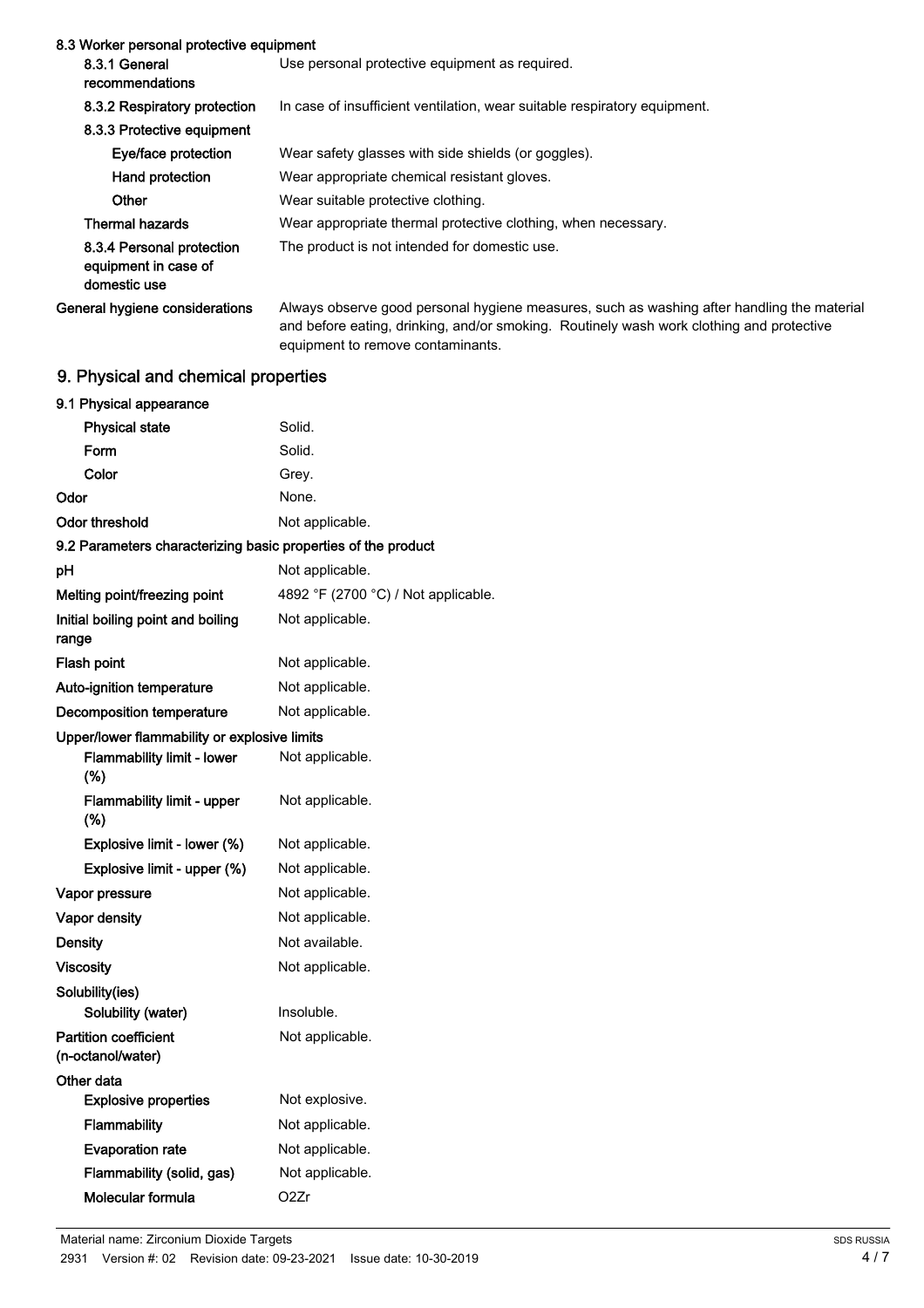| Molecular weight                                                                                                  | 123,22 g/mol                                                                                                                                                                                                            |
|-------------------------------------------------------------------------------------------------------------------|-------------------------------------------------------------------------------------------------------------------------------------------------------------------------------------------------------------------------|
| <b>Oxidizing properties</b>                                                                                       | Not oxidizing.                                                                                                                                                                                                          |
| Partition coefficient<br>(oil/water)                                                                              | Not applicable.                                                                                                                                                                                                         |
| <b>Relative density</b>                                                                                           | 5,89 g/ml at 25 °C                                                                                                                                                                                                      |
| 10. Stability and reactivity                                                                                      |                                                                                                                                                                                                                         |
| 10.1 Chemical stability                                                                                           | Material is stable under normal conditions.                                                                                                                                                                             |
| Hazardous decomposition<br>products                                                                               | No hazardous decomposition products are known.                                                                                                                                                                          |
| 10.2 Reactivity                                                                                                   | The product is stable and non-reactive under normal conditions of use, storage and transport.                                                                                                                           |
| 10.3 Conditions to avoid                                                                                          | Keep away from heat, hot surfaces, sparks, open flames and other ignition sources. Contact with<br>incompatible materials.                                                                                              |
| Possibility of hazardous<br>reactions                                                                             | No dangerous reaction known under conditions of normal use.                                                                                                                                                             |
| Incompatible materials                                                                                            | None known.                                                                                                                                                                                                             |
| 11. Toxicological information                                                                                     |                                                                                                                                                                                                                         |
| 11.1 General exposure<br>characteristics                                                                          | None known.                                                                                                                                                                                                             |
| 11.2 Routes of exposure                                                                                           | Not available.                                                                                                                                                                                                          |
| 11.3 Affected/target organs, tissues and systems of humans<br>Specific target organ<br>toxicity - single exposure | Not classified.                                                                                                                                                                                                         |
| Specific target organ<br>toxicity - repeated exposure                                                             | Not classified.                                                                                                                                                                                                         |
|                                                                                                                   | 11.4 Information on health hazards in case of direct exposure to the product and its effect                                                                                                                             |
| Effect on upper respiratory<br>tract irritation                                                                   | Not available.                                                                                                                                                                                                          |
| Respiratory or skin<br>sensitization                                                                              | Not available.                                                                                                                                                                                                          |
| Respiratory sensitization                                                                                         | Not a respiratory sensitizer.                                                                                                                                                                                           |
| <b>Skin sensitization</b>                                                                                         | Not a skin sensitizer.                                                                                                                                                                                                  |
| Skin corrosion/irritation                                                                                         | Due to lack of data the classification is not possible.                                                                                                                                                                 |
| Serious eye damage/eye<br>irritation                                                                              | Due to lack of data the classification is not possible.                                                                                                                                                                 |
| <b>Aspiration hazard</b>                                                                                          | Due to lack of data the classification is not possible.                                                                                                                                                                 |
| 11.5 Information on long-term hazardous health effects                                                            |                                                                                                                                                                                                                         |
| Carcinogenicity                                                                                                   | Not classifiable as to carcinogenicity to humans.                                                                                                                                                                       |
| Reproductive toxicity                                                                                             | Not classified.                                                                                                                                                                                                         |
| <b>Mutagenicity</b>                                                                                               | Not classified.                                                                                                                                                                                                         |
| <b>Cumulativeness</b>                                                                                             | Not available.                                                                                                                                                                                                          |
| <b>Chronic effects</b>                                                                                            | Not available.                                                                                                                                                                                                          |
| 11.6 Acute toxicity data                                                                                          | Not known.                                                                                                                                                                                                              |
| <b>Further information</b>                                                                                        | This product has no known adverse effect on human health.                                                                                                                                                               |
| 12. Environmental impact information                                                                              |                                                                                                                                                                                                                         |
| 12.1 General description of the<br>impact on the environment                                                      | Not classified as an environmental hazard.                                                                                                                                                                              |
| 12.2 Routes of exposure to<br>environment                                                                         | Adverse effects may be caused by large spill in the environment as a result of accidents during<br>transportation, storage, use, handling, depressurization of the container or/and the uncontrolled<br>waste disposal. |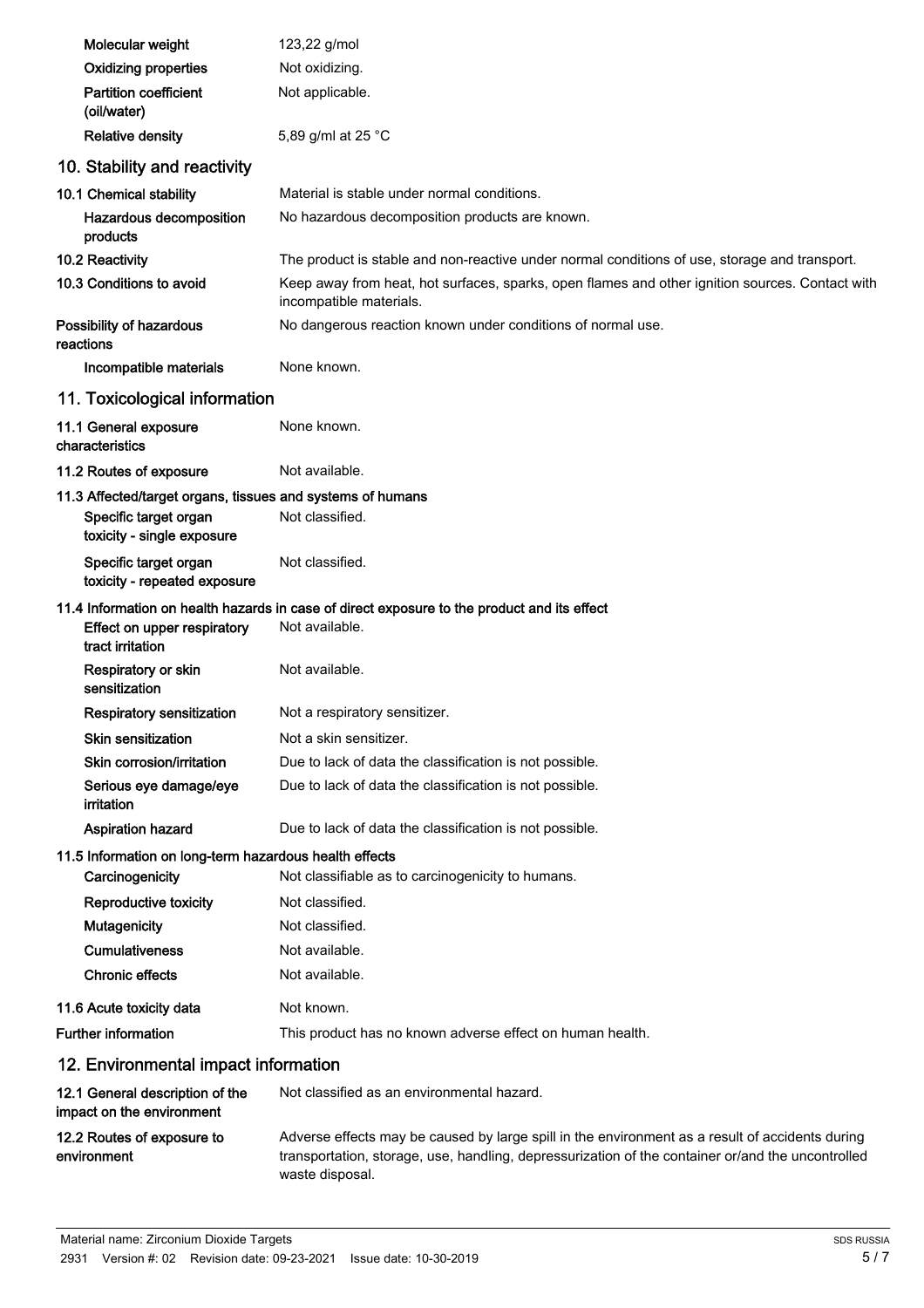#### 12.3 The most important characteristics of the environmental impact

| 12.3.1 Hygienic standards        | Not available.                                                                                                                                                                                        |  |
|----------------------------------|-------------------------------------------------------------------------------------------------------------------------------------------------------------------------------------------------------|--|
| 12.3.2 Ecotoxicity               | The product is not classified as environmentally hazardous. However, this does not exclude the<br>possibility that large or frequent spills can have a harmful or damaging effect on the environment. |  |
|                                  | 12.3.3 Biomigration and transformation of the environment due to the biodegradation or other processes                                                                                                |  |
| Persistence and<br>degradability | No data is available on the degradability of this product.                                                                                                                                            |  |
| Bioaccumulative potential        | No data available.                                                                                                                                                                                    |  |
| Mobility in soil                 | No data available.                                                                                                                                                                                    |  |
| Other adverse effects            | No other adverse environmental effects (e.g. ozone depletion, photochemical ozone creation<br>potential, endocrine disruption, global warming potential) are expected from this component.            |  |

#### 13. Recommendations for waste (residues) disposal

| 13.1 Safety precautions when<br>handling the waste generated<br>during use, storage,<br>transportation                      | Collect and reclaim or dispose in sealed containers at licensed waste disposal site.                                                                                                                                   |
|-----------------------------------------------------------------------------------------------------------------------------|------------------------------------------------------------------------------------------------------------------------------------------------------------------------------------------------------------------------|
| 13.2 Information on the location<br>and disposal methods, recycling<br>or disposal of product waste,<br>including packaging | Dispose in accordance with all applicable regulations.                                                                                                                                                                 |
| 13.3 Recommendation on the<br>waste disposal generated during<br>its domestic use                                           | Since emptied containers may retain product residue, follow label warnings even after container is<br>emptied. Empty containers should be taken to an approved waste handling site for recycling or<br>disposal.       |
| Waste from residues / unused<br>products                                                                                    | Dispose of in accordance with local regulations. Empty containers or liners may retain some<br>product residues. This material and its container must be disposed of in a safe manner (see:<br>Disposal instructions). |

## 14. Transport information

## ADR

Not regulated as dangerous goods.

#### IATA

Not regulated as dangerous goods.

#### IMDG

Not regulated as dangerous goods.

#### Transport in bulk according to Not applicable. Annex II of MARPOL 73/78 and the IBC Code

## 15. National and international regulatory information

15.1 National legislation

| 15.1.1 Laws of the Russian | On technical regulation.                                   |
|----------------------------|------------------------------------------------------------|
| Federation                 | On sanitary and epidemiological welfare of the population. |
|                            | On Environmental Protection.                               |
|                            | On Air Protection.                                         |

## 15.1.2 Information about the documentation, regulatory requirements for the protection of human health and environment Sanitary-Epidemiological Rules,1.2.2353-08, Chemical substances, mixtures and products which are carcinogenic factors, 21 April 2008

Not listed.

# 15.2 International Conventions and Agreements

Stockholm Convention

Not applicable.

#### Rotterdam Convention

Not applicable.

Montreal Protocol

Not applicable.